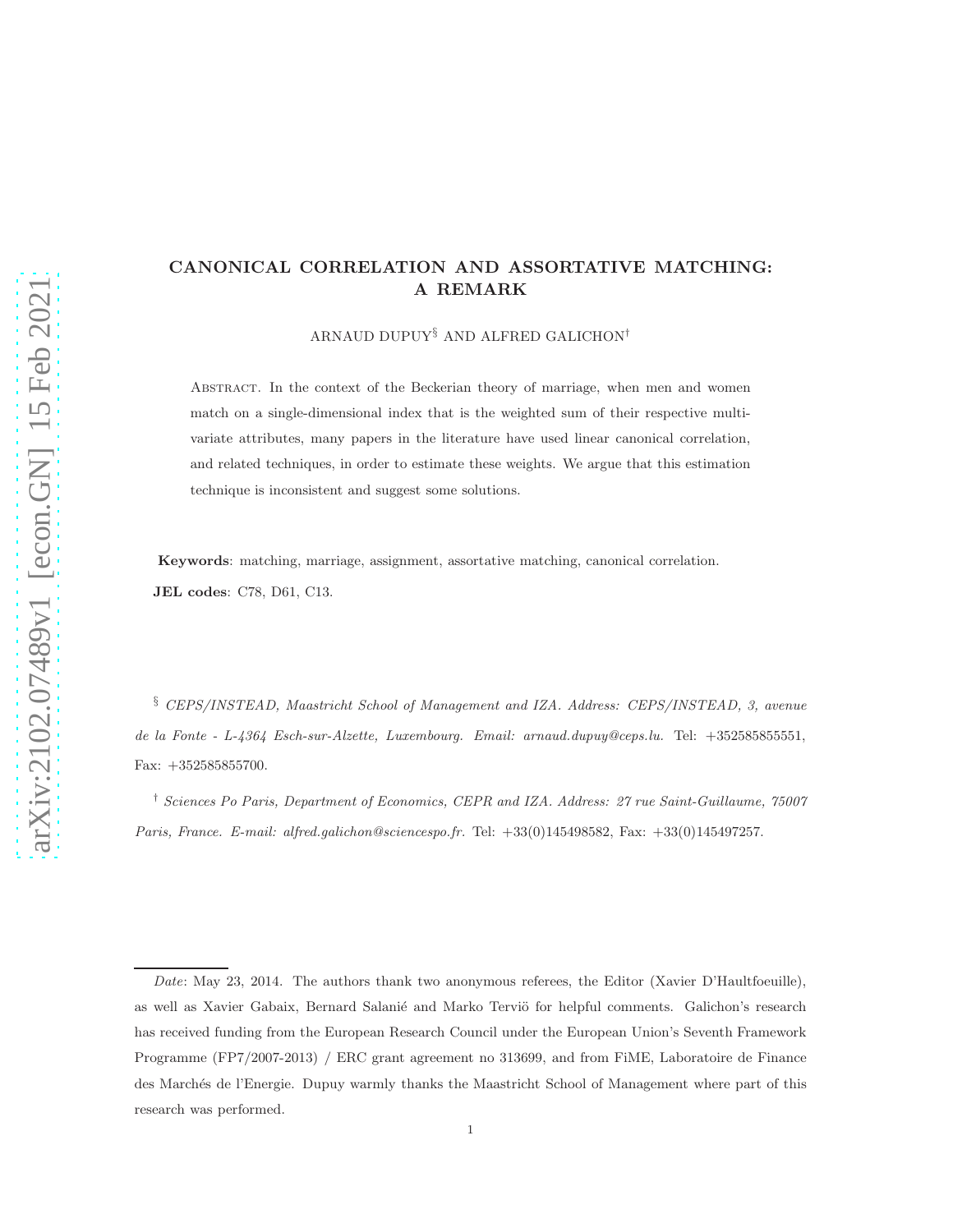## 2 ARNAUD DUPUY ${}^{\S}$  AND ALFRED GALICHON<sup>†</sup>

Introduction. Who marries whom and why are questions that have received tremendous attention by scientists from many different fields: economics, sociology, psychology and biology. This literature shows that a correlation between spouses' attributes exists for many attributes, i.e. height, weight, education, earnings, wealth, religion, ethnicity, personality traits to mention just a few. How many and which of these attributes actually matter for the sorting of men and women? Up until recently, by lack of a better methodology, the literature dealt with the first question by simply assuming that men and women match on a single-dimensional index that is the weighted sum of their respective multivariate attributes. The second question was then dealt with using linear Canonical Correlation, and related techniques, in order to estimate the weights of the indices for men and women. This paper argues that this estimation technique is inconsistent and suggest some solutions.

Since Becker's (1973) seminal contribution, the marriage market has been predominantly modeled as a matching market with transferable utility. Men and women are characterized by vectors of attributes denoted respectively  $x \in \mathbb{R}^{d_x}$  for men and  $y \in \mathbb{R}^{d_y}$  for women. These vectors may incorporate various dimensions such as education, wealth, health, physical attractiveness, personality traits, etc. It is assumed that when a man with attributes  $x$ and a woman with attributes y form a pair, they generate a surplus equal to  $\Phi(x, y)$ . This surplus is shared endogenously between the two partners. Denoting  $P$  and  $Q$  the respective probability distributions of attributes of married men and women, it follows from the results of Shapley and Shubik (1972) that the stable matching will maximize

$$
\mathbb{E}\left[\Phi\left(X,Y\right)\right]
$$

with respect to all joint distributions of  $(X, Y)$  such that  $X \sim P$  and  $Y \sim Q$ . For convenience, we assume that these distributions are centered  $\int x dP(x) = \int y dQ(y) = 0$ .

Becker went further in the analysis by assuming that sorting occurs on single-dimensional *ability indices* for men and women, say  $\bar{x}$  and  $\bar{y}$ , which are constructed linearly with respect to the original attributes

$$
\bar{x} = \alpha' x
$$
 and  $\bar{y} = \beta' y$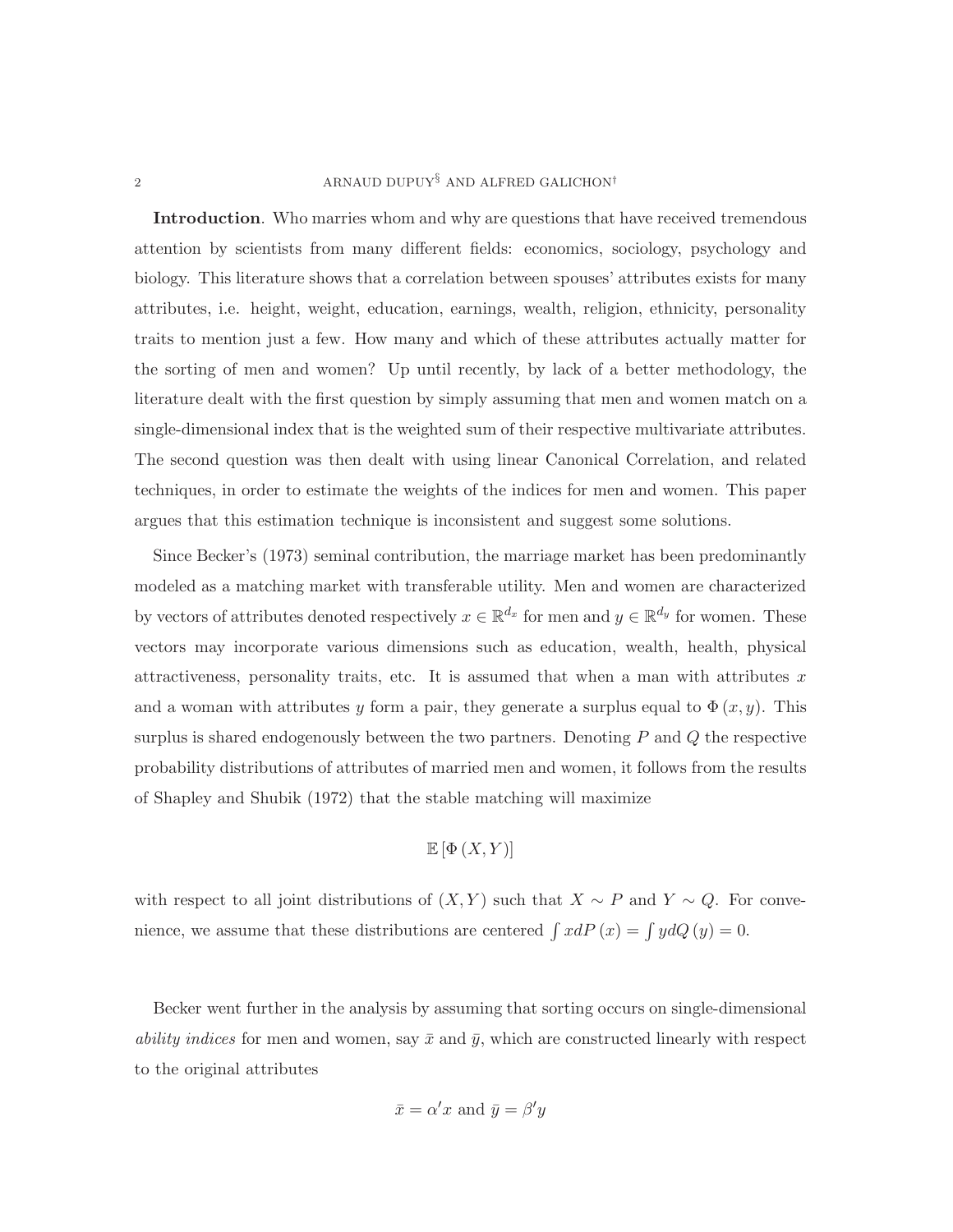where  $\alpha \in \mathbb{R}^{d_x}$  and  $\beta \in \mathbb{R}^{d_y}$  are the weights according to which the various attributes enter the respective indices. Following Becker (1973), assume that the matching surplus of individuals of attributes x and y, denoted  $\Phi(x, y)$ , only depends on the indices  $\bar{x}$  and  $\bar{y}$  and takes the form

$$
\Phi(x, y) = \phi(\alpha'x, \beta'y)
$$

where  $\phi$  is supermodular, that is  $\partial_{\bar{x},\bar{y}}^2 \phi(\bar{x},\bar{y}) \geq 0$ . As a result, the solution exhibits positive assortative matching, that is, the equilibrium distribution of the attributes across couples is represented by a joint random vector  $(X, Y) \sim \pi$  where  $\alpha' X$  and  $\beta' Y$  are *comonotone*: the man at percentile t in the distribution of  $\alpha' X$  is matched with the woman at percentile t in the distribution of  $\beta'Y$ . In other words, denoting  $F_Z$  the cumulative distribution function of Z, we can state as the main assumption of this note that:

**Assumption 1.** There are weights  $\alpha$  and  $\beta$  such that the indices  $\alpha'X$  and  $\beta'Y$  are comono*tone, that is*

$$
F_{\beta'Y}(\beta'Y) = F_{\alpha'X}(\alpha'X).
$$

If the cumulative distribution function  $F_{\beta\gamma}$  is invertible, one may then write

$$
\beta' Y = T(\alpha' X)
$$

where  $T(z) = F_{\beta' Y}^{-1} \circ F_{\alpha' X}(z)$  is a nondecreasing map; thus the ability index of a woman is a nondecreasing function of that of the man she is matched with.

Given this specification and the observation of  $(X, Y) \sim \pi$ , one would like to estimate  $(\alpha, \beta)$ . To this end, Becker (1973) suggested (p. 834) to use Canonical Correlation Analysis, a technique originally introduced by Hotelling (1936). This method consists in determining the weights  $\alpha^c$  and  $\beta^c$  that maximize the correlation between  $\alpha'X$  and  $\beta'Y$ .<sup>[1](#page-2-0)</sup> Formally, introducing the following notations

$$
\Sigma_{XY} = \mathbb{E}_{\pi} \left[ XY' \right], \ \Sigma_{X} = \mathbb{E}_{\pi} \left[ XX' \right], \ \Sigma_{Y} = \mathbb{E}_{\pi} \left[ YY' \right],
$$

<span id="page-2-0"></span><sup>&</sup>lt;sup>1</sup>Since we are primarily interested about the consistency of Canonical Correlation and related techniques, throughout this paper we assume that the analyst has access to a sample of infinite size.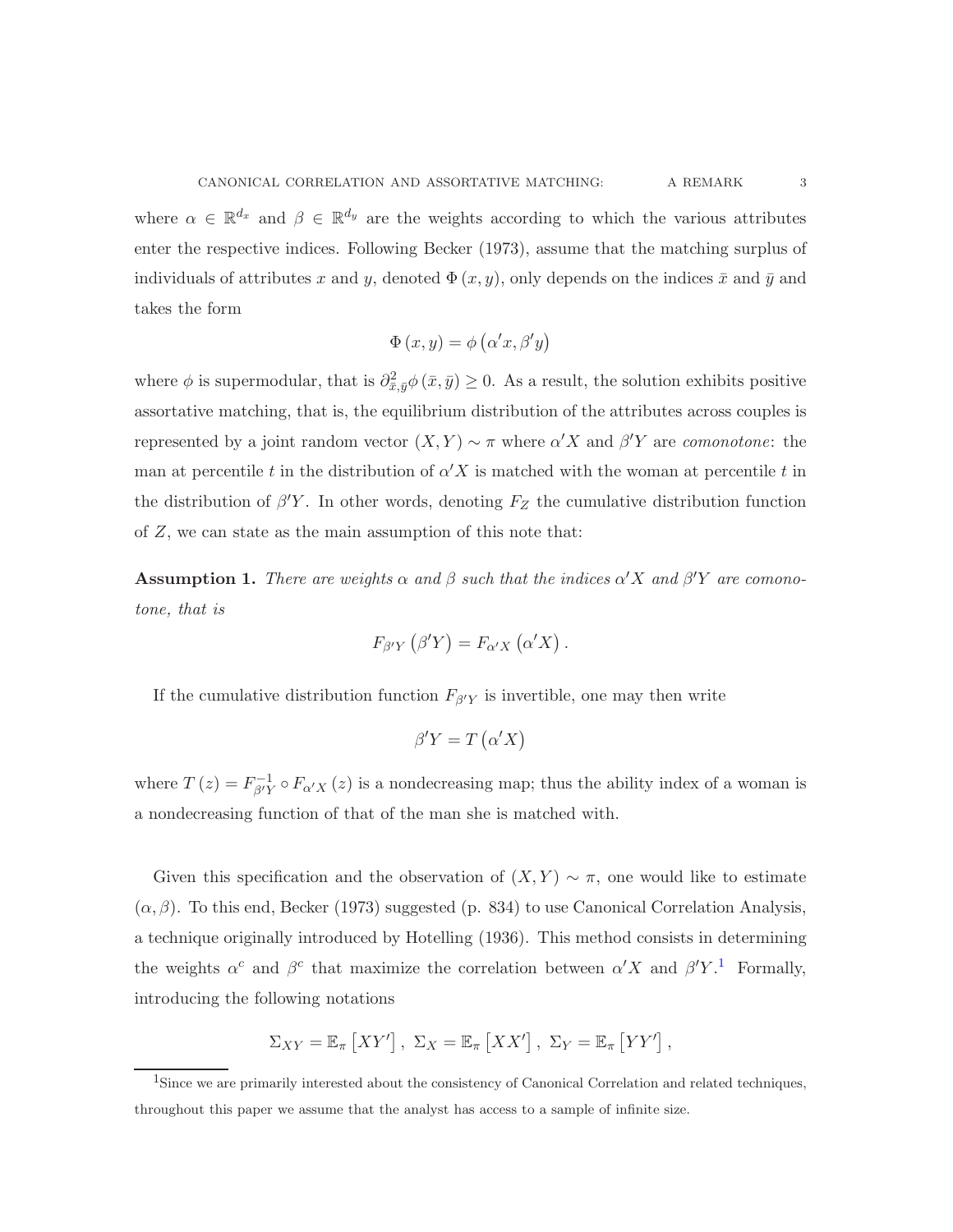Canonical Correlation consists in defining  $\alpha^c$  and  $\beta^c$  as the maximizers of the correlation of  $\alpha'X$  and  $\beta'Y$  over all possible vectors of weights  $\alpha$  and  $\beta$ . The problem therefore consists in solving the following program

<span id="page-3-0"></span>
$$
\max_{\alpha \in \mathbb{R}^{d_x}, \beta \in \mathbb{R}^{d_y}} \alpha' \Sigma_{XY} \beta
$$
\n
$$
s.t. \alpha' \Sigma_X \alpha = 1 \text{ and } \beta' \Sigma_Y \beta = 1
$$
\n
$$
(1)
$$

whose value at optimum is in general less or equal than one.

In the applied literature,  $\alpha$  and  $\beta$  are frequently estimated by multivariate Ordinary Least Squares (OLS) regression. It is worth remarking that this is closely related, but not quite identical to, Canonical Correlation. Consider the following OLS regression

$$
Y_1 = \alpha' X - \beta'_{-1} Y_{-1} + \varepsilon
$$

where  $\varepsilon$  is an error term,  $Y_1$  is the top element of Y, and Y<sub>-1</sub> the vector of the remaining entries. Let  $\alpha^o$  and  $\beta^o_{-1}$  be the coefficients obtained from OLS. Introducing  $\beta^o = (1 \beta^o_{-1})'$ , it is easy to show that  $(\alpha^o, \beta^o)$  solves the program

$$
\max_{\alpha \in \mathbb{R}^{d_x}, \beta \in \mathbb{R}^{d_y}} \alpha' \Sigma_{XY} \beta
$$
  
s.t.  $\alpha' \Sigma_X \alpha = A$  and  $\beta' \Sigma_Y \beta = B$  and  $\beta_1 = 1$ .

where  $A = \alpha^{\omega'} \Sigma_X \alpha^{\omega}$  and  $B = \beta^{\omega'} \Sigma_Y \beta^{\omega}$ . Without the constraint  $\beta_1 = 1$ , this would yield the same solutions (up to some rescaling of  $\alpha$  and  $\beta$ ) as the solutions given by Canonical Correlation. In general, the solutions differ due to this constraint. Even though the OLS technique is better known and more immediately accessible to practitioners, it artificially breaks down symmetry between variables by singling out the role of  $Y_1$ . Note that in the case where Y is univariate  $(d_y = 1)$  the constraint  $\beta_1 = 1$  has no bite, and the two solutions coincide (again, up to rescaling).

Many papers have used Canonical Correlation or OLS techniques to estimate  $\alpha$  and β. Notable examples of the application of Canonical Correlation on the marriage market are Suen and Lui (1999), Gautier et al. (2005) and Taubman (2006). Many papers have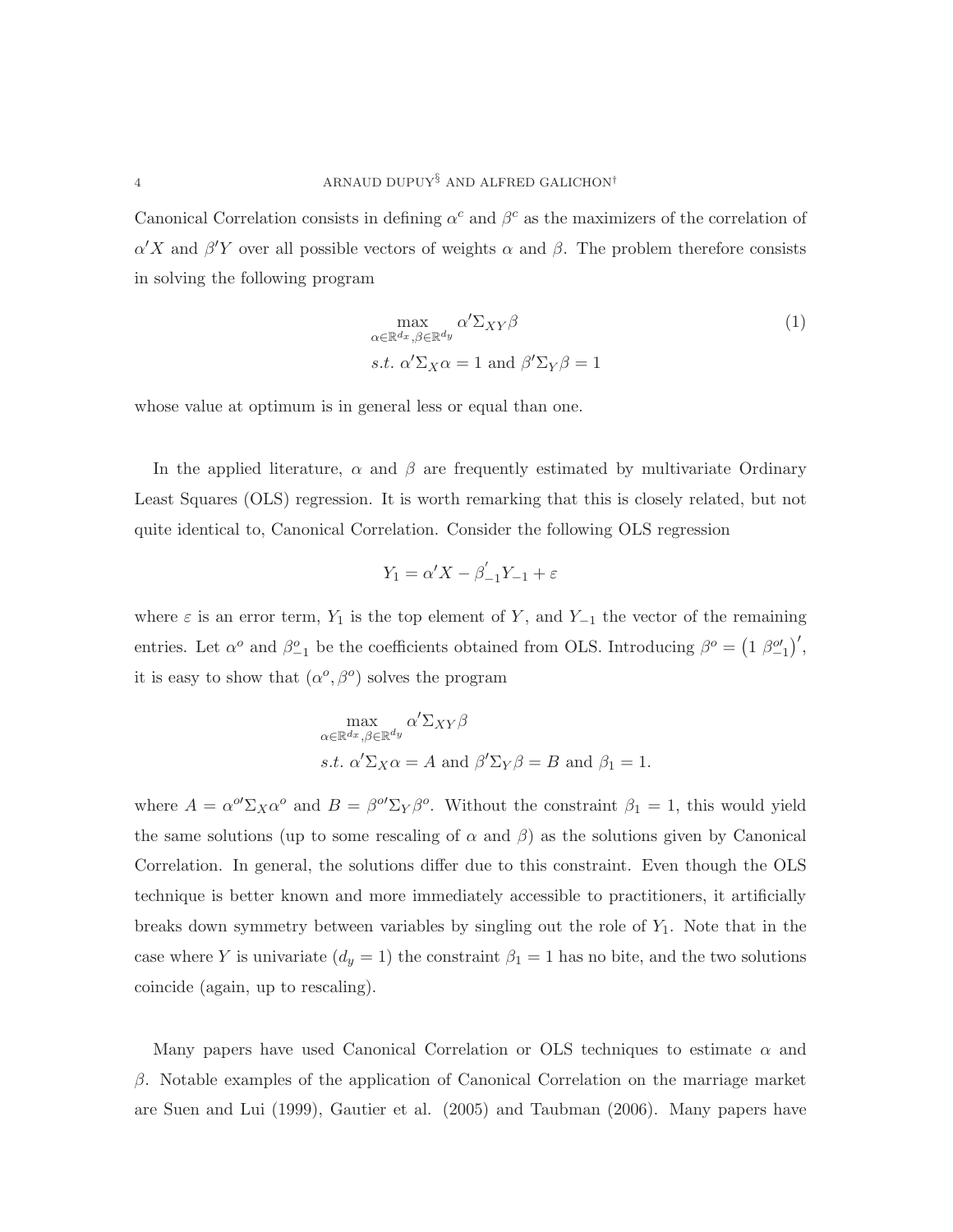applied OLS techniques to study assortative mating when faced with multiple dimensions, see Kalmijn (1998) for a survey of this literature. A notable example of such applications of OLS is the extensive literature on the effect of a wife's education on her husband's earnings: see among others Benham (1974), Scully (1979), Wong (1986), Lam and Schoeni (1993, 1994), and Jepsen (2005).

The consistency problem. A crucial question is whether the Canonical Correlation method is consistent, namely whether  $(\alpha^c, \beta^c) = (\alpha, \beta)$ . It turns out that the answer is yes in the case of Gaussian marginal distributions  $P$  and  $Q$ , but no in more general cases as we shall now explain. We now state our result. The main statement, part (ii) of the theorem, is proven using a counterexample.

Theorem 1 ((In-)Consistency of Canonical Correlation). *The following holds:*

*(i) If* P *and* Q *are Gaussian distributions, then the Canonical Correlation is consistent in the sense that*

$$
(\alpha^c, \beta^c) = (\alpha, \beta).
$$

*(ii) In general, Canonical Correlation is not consistent.*

*Proof.* (i) When  $P = N(0, \Sigma_X)$  and  $Q = N(0, \Sigma_Y)$ , with  $\alpha, \beta \neq 0$  two vectors of weights, then

$$
\max_{X \sim P, Y \sim Q} \mathbb{E}\left[\alpha' XY'\beta\right] = \sqrt{\alpha' \Sigma_X \alpha} \sqrt{\beta' \Sigma_Y \beta},
$$

where the optimization is over the set of random vectors  $(X, Y)$  with fixed marginal distributions P and Q. Thus, for  $(X, Y)$  solution of the above problem, the correlation between  $\alpha'X$  and  $\beta'Y$  is one. Indeed, the optimal  $(X, Y)$  is such that

$$
\beta' Y = \sqrt{\frac{\beta' \Sigma_Y \beta}{\alpha' \Sigma_X \alpha}} \alpha' X.
$$

The result is immediate: for the optimal  $(X, Y)$ , the correlation between  $\alpha' X$  and  $\beta' Y$  is one and since this is the maximal value of Program [\(1\)](#page-3-0), it follows that  $(\alpha, \beta) = (\alpha^c, \beta^c)$ .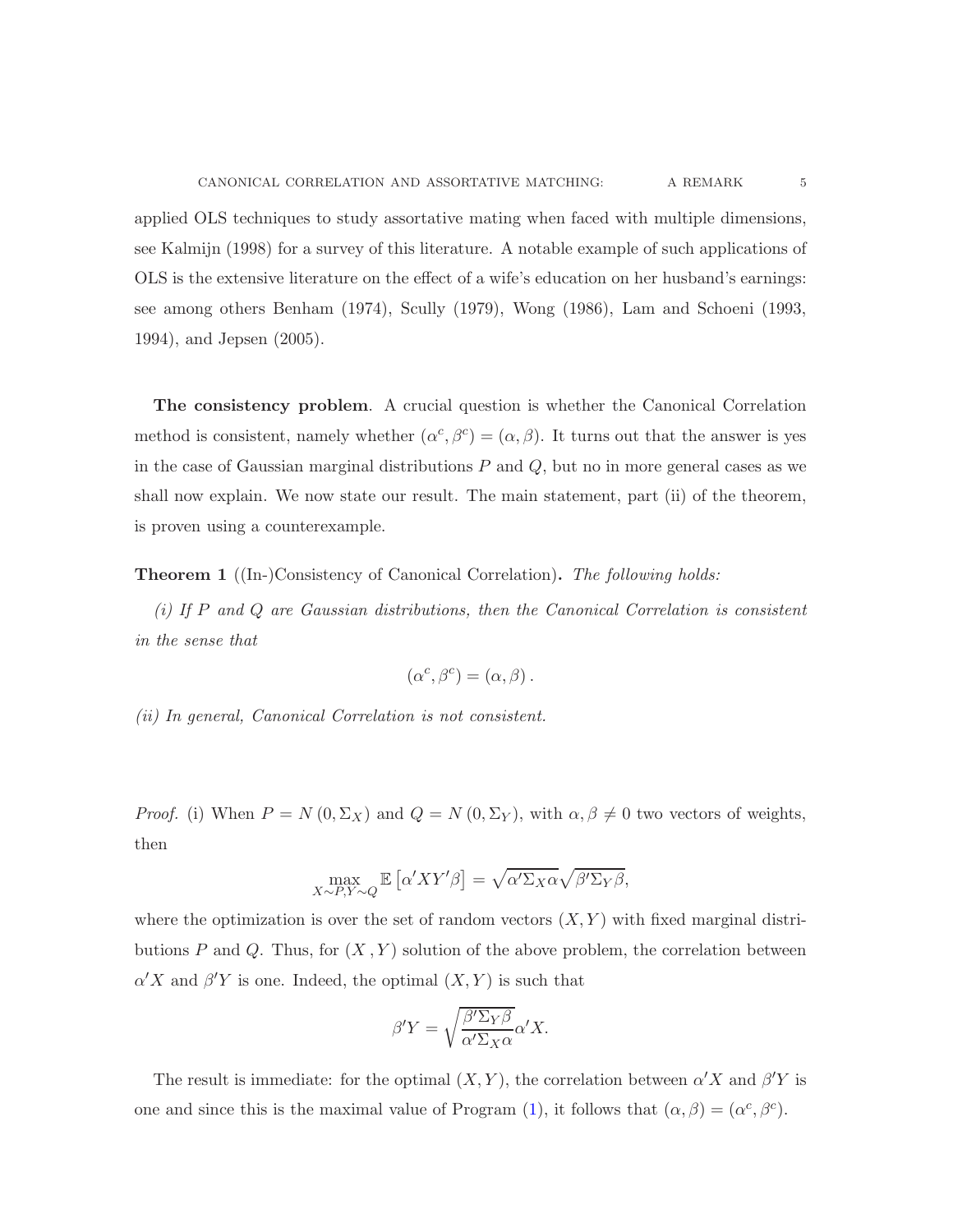(ii) However, when P and Q fail to be Gaussian, the Canonical Correlation estimator  $(\alpha^c, \beta^c)$  differs from the true parameters  $(\alpha, \beta)$  in general. Consider the following example. Let P be the distribution of  $(X_1, X_2)$  where  $X_1$  is independent of  $X_2$  and  $V(X_1) = V(X_2)$ 1. Let Q be the distribution of Y. Provided that the surplus function satisfies  $\Phi(x, y) =$  $\phi(\alpha'x,\beta'y)$  such that sorting is unidimensional, optimal matching yields:  $Y=\frac{T(\alpha_1X_1+\alpha_2X_2)}{\beta}$ β where  $T := F^{-1}_{\alpha' X}(F_{\beta Y}(.))$  and  $F_{\gamma' Z}$  denotes the c.d.f. of  $\gamma' Z$ . Note that the mapping function T depends on  $P, Q, \alpha$  and  $\beta$ . In this setting, the Canonical Correlation estimator  $(\alpha_1^c, \alpha_2^c)$  of  $(\alpha_1, \alpha_2)$  solves

$$
\max_{\alpha_1,\alpha_2} \alpha_1 cov(X_1, Y) + \alpha_2 cov(X_2, Y)
$$
  
s.t.  $\alpha_1^2 + \alpha_2^2 = 1$ 

whose solution is

<span id="page-5-0"></span>
$$
\frac{\alpha_1^c}{\alpha_2^c} = \frac{cov(X_1Y)}{cov(X_2Y)}.
$$
\n(2)

In such an economy, data on "couples" are such that  $Y = \frac{T(\alpha_1 X_1 + \alpha_2 X_2)}{\beta}$  $\frac{(1+\alpha_2\lambda_2)}{\beta}$  for all X. Replacing  $Y$  by its expression in terms of  $X$  in the right hand side of eq. [2](#page-5-0) yields

$$
\frac{\alpha_1^c}{\alpha_2^c} = \frac{cov(X_1T(\alpha_1X_1 + \alpha_2X_2))}{cov(X_2T(\alpha_1X_1 + \alpha_2X_2))}.
$$

It follows that the Canonical Correlation estimator is consistent if and only if

$$
\frac{\alpha_1^c}{\alpha_2^c}=\frac{\alpha_1}{\alpha_2}
$$

that is if and only if

<span id="page-5-1"></span>
$$
\frac{\alpha_1}{\alpha_2} = \frac{cov(X_1 T(\alpha_1 X_1 + \alpha_2 X_2))}{cov(X_2 T(\alpha_1 X_1 + \alpha_2 X_2))}.
$$
\n(3)

.

It is easy to see that this condition will be satisfied when ever  $T$  is linear (with constant  $a$ and slope b), a case that arises for instance when  $P$  and  $Q$  are Gaussian as in i), for then one has

$$
\frac{\operatorname{cov}\left(X_1\left(a+b\alpha_1X_1+b\alpha_2X_2\right)\right)}{\operatorname{cov}\left(X_2\left(a+b\alpha_1X_1+b\alpha_2X_2\right)\right)}=\frac{\alpha_1}{\alpha_2}
$$

However, as soon as  $T$  is nonlinear, there are no reasons to expect that  $T$  will satisfy condition [3.](#page-5-1) For instance, let P be the distribution of  $(X_1, X_2)$  where  $X_1$  takes value 1 with probability  $1/2$  and  $-1$  with probability  $1/2$ , and  $X_2$  is exponentially distributed with parameter 1 and independent of  $X_1$ . Let G be the c.d.f. of  $X_2$ , so that  $G(z) = 1 - \exp(-z)$ .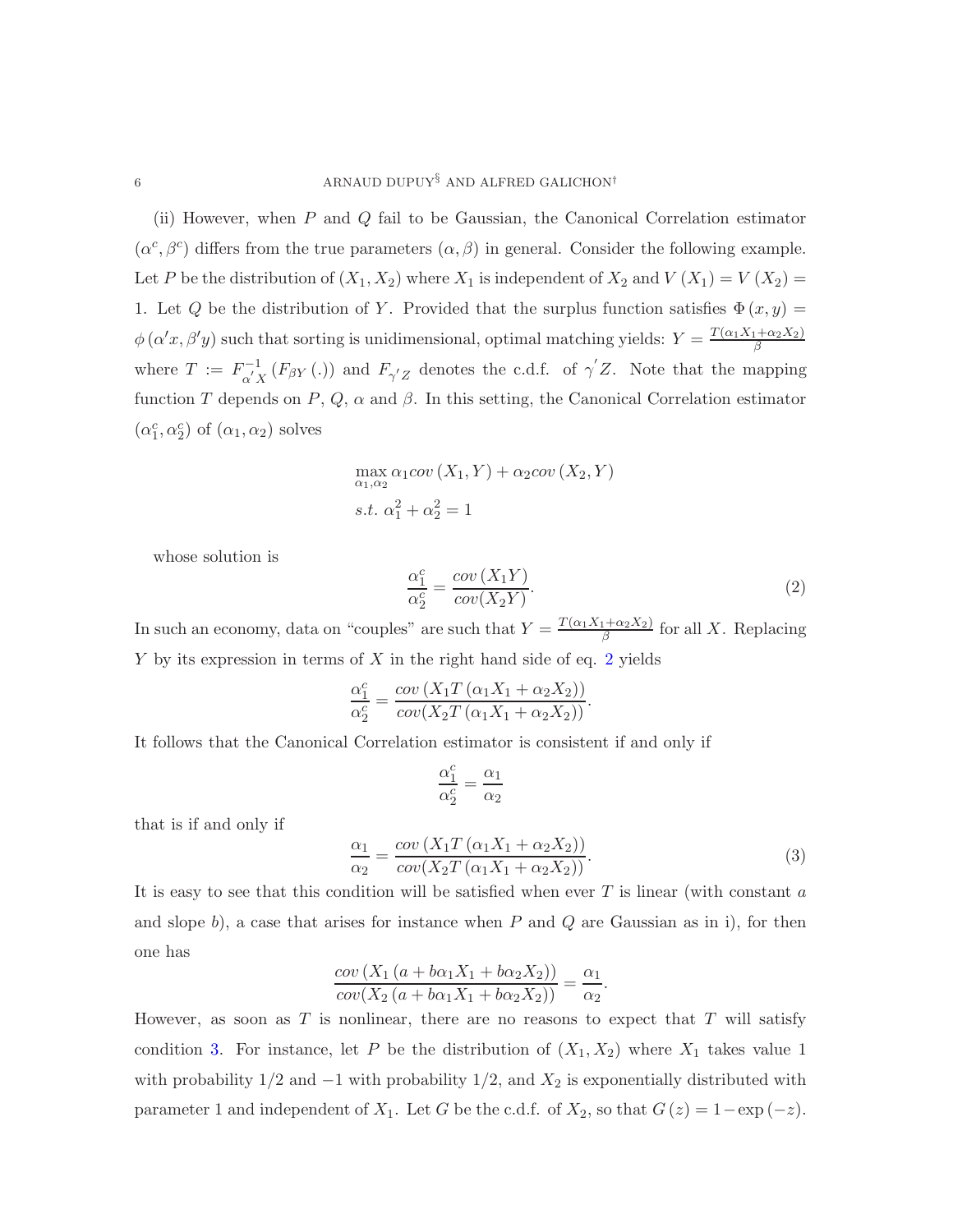Let  $Q = \mathcal{U}([0,1])$ . Set  $\alpha_1 = \alpha_2 = 1/\sqrt{2}$ , so that  $\hat{X} = \frac{X_1 + X_2}{\sqrt{2}}$  $\frac{2 \times 2}{2}$ . Hence the optimal coupling  $(\hat{X}, \hat{Y})$  is such that  $\hat{Y} = F_{\hat{X}}(\hat{X})$  where  $F_{\hat{X}}(\cdot)$  is the c.d.f. of  $\hat{X}$ , which is expressed as

$$
F_{\hat{X}}(x) = \frac{1}{2} \left( G \left( x \sqrt{2} + 1 \right) + G \left( x \sqrt{2} - 1 \right) \right).
$$

Clearly, in this example  $T := F_{\hat{X}}$  is not linear in this case such that one should not expect Canonical Correlation to be consistent. And, indeed, one has

$$
\hat{Y} = \begin{cases}\n\frac{1}{2}(G(X_2) + G(X_2 - 2)) & \text{if } X_1 = -1 \\
\frac{1}{2}(G(X_2 + 2) + G(X_2)) & \text{if } X_1 = 1,\n\end{cases}
$$

and a calculation shows that

<span id="page-6-0"></span>
$$
cov(X_1, \hat{Y}) = \frac{\mathbb{E}G(X_2 + 2) - \mathbb{E}G(X_2 - 2)}{4}
$$

and as  $\mathbb{E}G(X_2 + 2) = 1 - e^{-2}/2$  and  $\mathbb{E}G(X_2 - 2) = e^{-2}/2$ , we get  $cov(X_1, \hat{Y}) = \frac{1}{4}$ 4  $(1-e^{-2})$ .  $(4)$ 

Similarly,

$$
\mathbb{E}\left[X_2\hat{Y}\right] = \frac{1}{4}\mathbb{E}\left[X_2G\left(X_2 - 2\right)\right] + \frac{1}{4}\mathbb{E}\left[X_2G\left(X_2 + 2\right)\right] + \frac{1}{2}\mathbb{E}\left[X_2G\left(X_2\right)\right]
$$

and using the fact that  $\mathbb{E}[X_2G(X_2-2)] = 7e^{-2}/4$ , that  $\mathbb{E}[X_2G(X_2+2)] = 1 - e^{-2}/4$ , and that  $\mathbb{E}[X_2 G(X_2)] = 3/4$ , we get  $\mathbb{E}[X_2 \hat{Y}] = (3e^{-2} + 5)/8$ , hence, as  $\mathbb{E}[X_2] \mathbb{E}[\hat{Y}] = 1/2$ , one obtains

<span id="page-6-1"></span>
$$
cov\left(X_2,\hat{Y}\right) = \frac{3e^{-2} + 1}{8}.\tag{5}
$$

Using  $(4)$  and  $(5)$ , this becomes

$$
\frac{\alpha_2^c}{\alpha_1^c} = \frac{3 + e^2}{2e^2 - 2} \neq \frac{\alpha_2}{\alpha_1} = 1.
$$

Therefore the Canonical Correlation estimator is not consistent in this example.

Note that the example in part (ii) of the proof also shows that OLS is inconsistent. In this example the dimension of Y is one, so that OLS and Canonical Correlation yield the same estimators of  $\alpha$  and  $\beta$ . The above example has nothing pathological and implies that estimators of  $(\alpha, \beta)$  based on Canonical Correlation face the risk of being biased as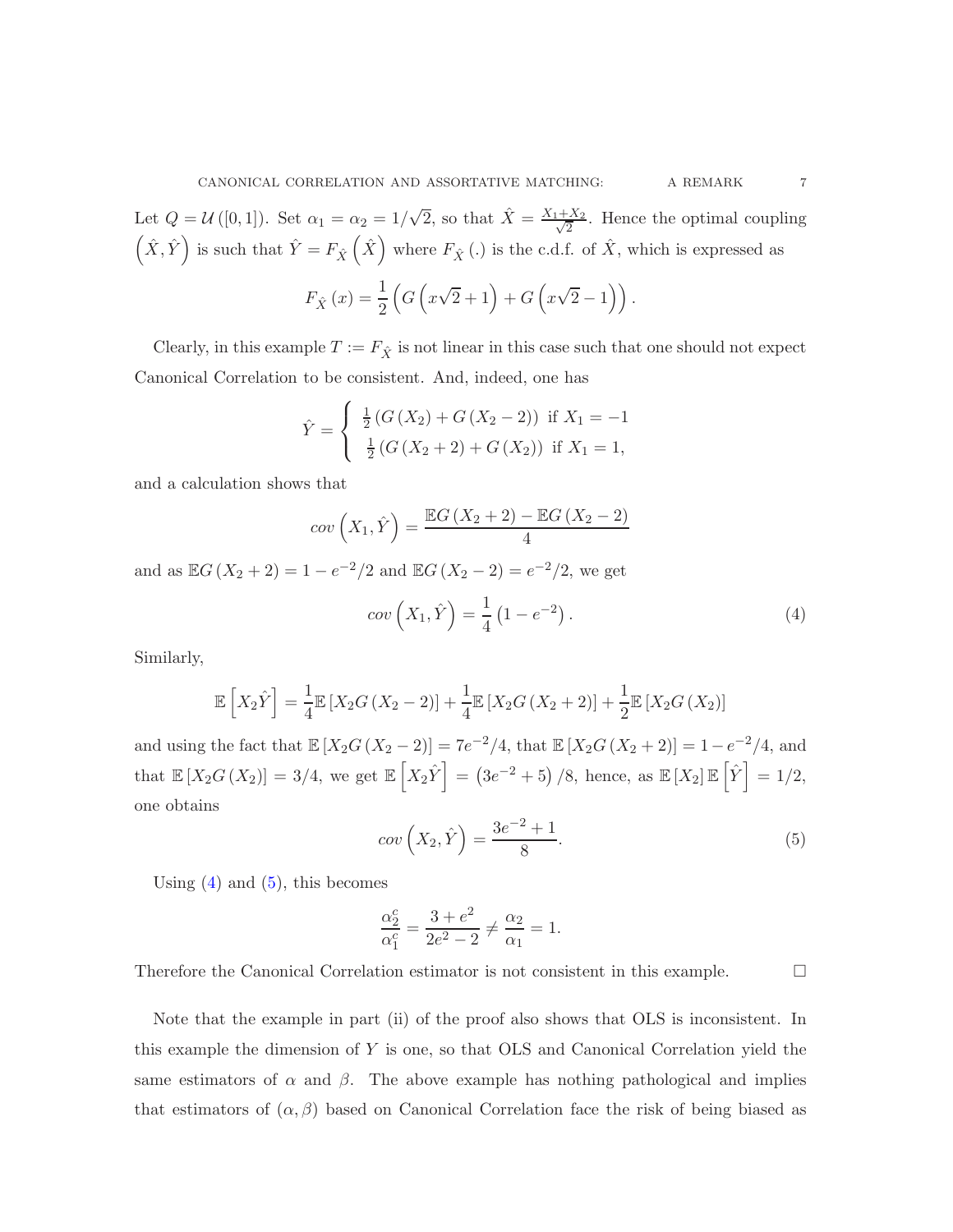soon as the marginal distributions are not Gaussian or such that the mapping function  $T := F_{\alpha' X}^{-1} (F_{\beta' Y} (.) )$  is not linear.

Final remarks. The problem discussed in this paper obviously raises the question: how can we replace Canonical Correlation by a technique that is consistent? One first proposal, as suggested in Terviö (2003, p. 83), is to look for  $\alpha$  and  $\beta$  that maximize Spearman's rank correlation between  $\alpha' X$  and  $\beta' Y$ . In other words, look for

$$
\max_{\alpha \in \mathbb{R}^{d_x}, \beta \in \mathbb{R}^{d_y}} \mathbb{E}\left[F_{\alpha'X}\left(\alpha'X\right)F_{\beta'Y}\left(\beta'Y\right)\right]
$$
  
s.t.  $\alpha'\Sigma_X\alpha = 1$  and  $\beta'\Sigma\beta = 1$ .

where we recall that  $F_{\alpha'X}$  stands for the c.d.f. of  $\alpha'X$ . The value of this program cannot exceed  $1/3$  and, when the distributions of X and Y are continuous, it is equal to  $1/3$  when  $\alpha'X$  and  $\beta'Y$  are comonotone. However the objective function, which can be rewritten as

$$
\int \Pr\left(\max\left(\alpha'(x-X), \beta'(y-Y)\right) \le 0\right) dF_X\left(x\right) dF_Y\left(y\right),
$$

has no reason to be convex with respect to  $\alpha$  and  $\beta$ , so global optimization techniques may be needed. Also, this technique, just as Canonical Correlation, does not deal with any kind of unobserved heterogeneity. To remedy this drawback, two solutions have very recently been proposed.

The first solution is justified if one is willing to assume that sorting occurs on a single index of attractiveness. This strategy, developed by Chiappori et al. (2012), consists in estimating the conditional expectations  $\mathbb{E}[Y_k|X=x]$ , which, if the sorting actually occurs on a single-index, should be a deterministic function of  $\alpha'X$ . Hence the weight vector  $\alpha$  is identified up to a constant by the marginal rates of substitutions

$$
\frac{\alpha_i}{\alpha_j} = \frac{\partial \mathbb{E}\left[Y_k|X=x\right]/\partial x_i}{\partial \mathbb{E}\left[Y_k|X=x\right]/\partial x_j}.
$$

Moving outside of single-dimensional indices, Dupuy and Galichon (2014) have introduced a technique they call "saliency analysis", which allows to infer the *number of dimensions* on which sorting occurs, and estimate the corresponding (possibly multiple) *indices of attractiveness* that determine this sorting.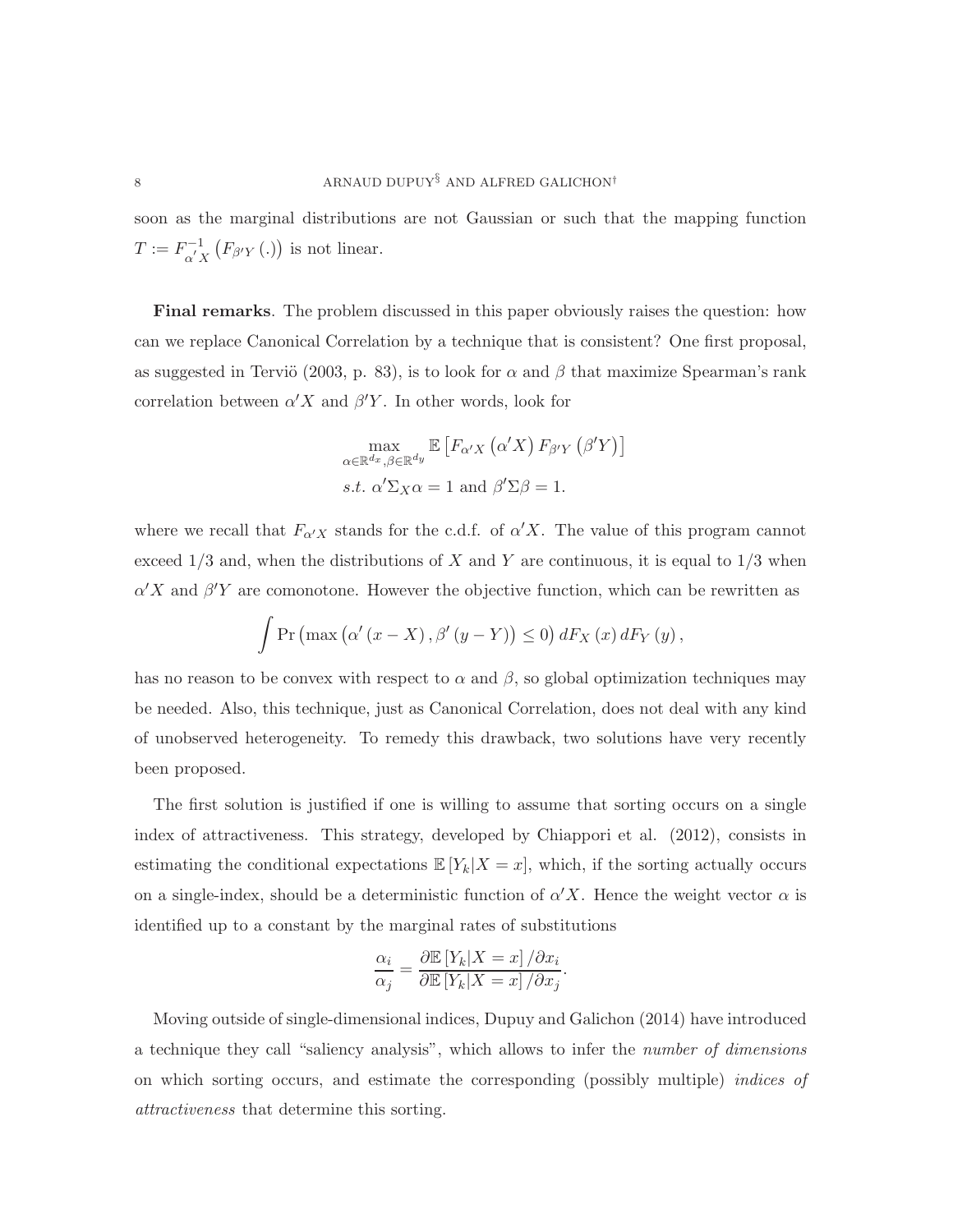The idea is to estimate A in the quadratic specification for the surplus function

$$
\Phi\left( x,y\right) =x^{\prime}Ay,
$$

applying for instance the procedure depicted in Dupuy and Galichon (2014), and using a singular value decomposition to test whether the dimension of  $A$  is e.g. one, in which case  $A = \alpha \beta'$ . This provides a consistent estimation of  $\alpha$  and  $\beta$ . Note however, that the units of the parameters of the affinity matrix reflect the units in which  $X$  and  $Y$  are measured. For our method to be robust to changes in measurement units, we need to normalize the attributes in  $X$  and  $Y$ . By performing the Singular Value Decomposition on the affinity matrix associated with the normalized attributes, we ensure that the loadings of the indices of mutual attractiveness are independent of the choice of measurement units. For the sake of notation and compactness we herewith simply assume that  $X$  and  $Y$  have been rescaled such that all attributes are of variance 1.

Performing a singular value decomposition of A yields

$$
A = U'\Lambda V,
$$

where the diagonal matrix  $\Lambda$  has nonincreasing elements  $(\lambda_1, ..., \lambda_d)$  called singular values,  $d = \min (d_x, d_y)$  on its diagonal. By construction, U and V are orthogonal matrices.

One can then define vectors of *indices of mutual attractiveness* by constructing

$$
\tilde{X} = UX \text{ and } \tilde{Y} = VY,
$$

where each index is a weighted sum of the attributes in  $X$  and  $Y$  respectively.

Denote  $A^{\tilde{X}\tilde{Y}}$  the affinity matrix corresponding to the vectors of characteristics  $\tilde{X}$  and  $\tilde{Y}$ . Dupuy and Galichon (2014) have shown that in fact  $A^{\tilde{X}\tilde{Y}} = \Lambda$ , and as a result

$$
\Phi(x, y) = \sum_{i=1}^{d_x} \sum_{j=1}^{d_y} A_{ij} x_i y_j = \sum_{i=1}^{d} \lambda_i \tilde{x}_i \tilde{y}_i.
$$

The weights of each index of mutual attractiveness constructed by Saliency Analysis can be read on the associated row of  $U$  for men and  $V$  for women whereas the share of the matching utility of couples explained by the  $i^{th}$  pair of indices is given by  $\lambda_i/(\sum_i \lambda_i)$ . Saliency Analysis answers two important questions: how many and which attributes matter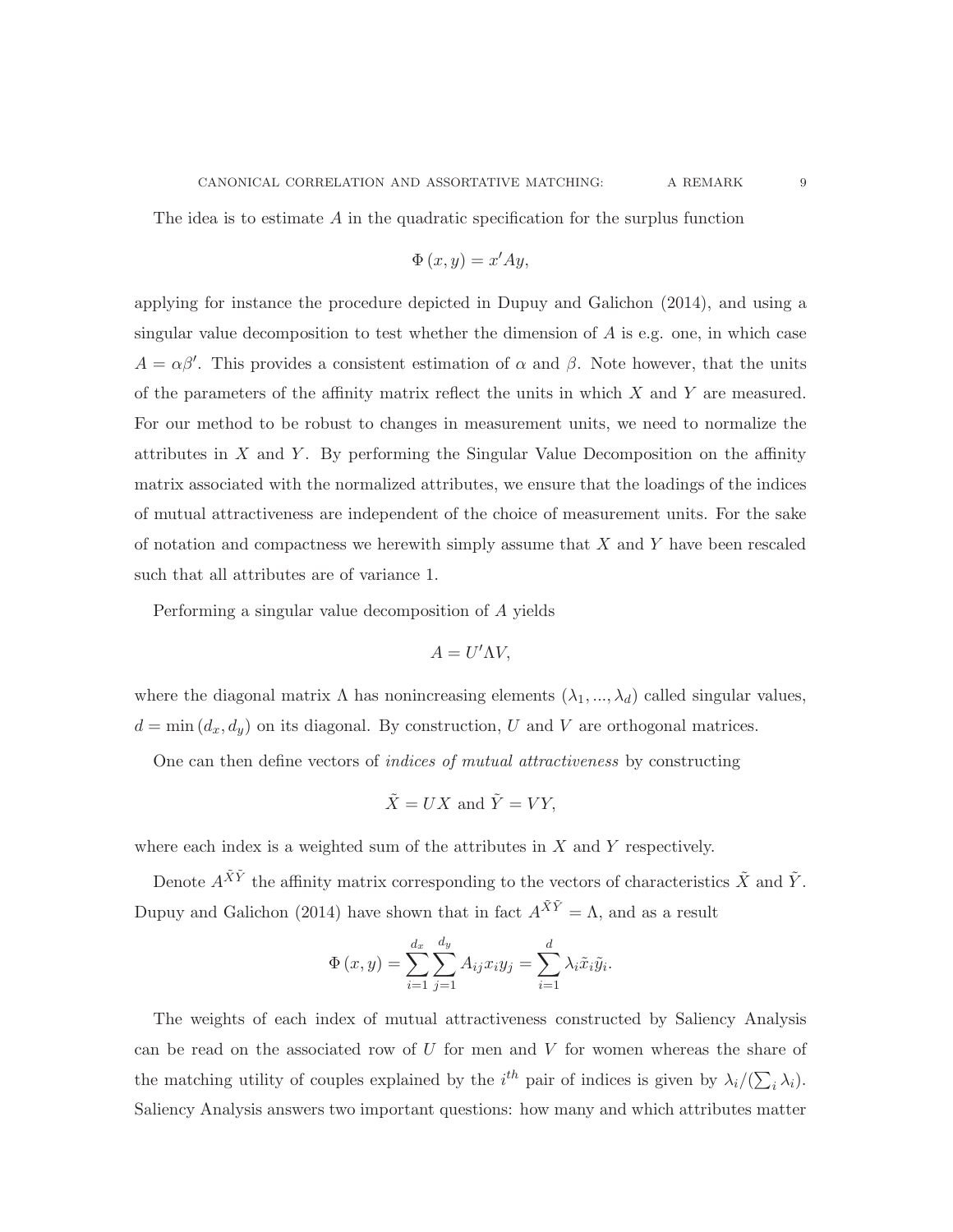for the sorting of men and women on the marriage market. Intuitively, the number of non zero singular values indicates the number of indices that matter for the sorting problem and the parameters of U and V indicate which attributes matter in each index of men and each index of women. If there is only one non zero singular value, then sorting occurs on a single index whose weights are given by the first row of  $U$  for men and  $V$  for women and correspond to  $\alpha$  and  $\beta$  respectively.

## **REFERENCES**

- [1] Becker, Gary (1973). "A theory of marriage, part I," *Journal of Political Economy*, 81, pp. 813-846.
- [2] Benham, Lee (1974). "Benefits of womens education within marriage," *Journal of Political Economy*, 82(2), pp. S57–S71.
- [3] Chiappori, Pierre-Andre., Oreffice, Sonia and Quintana-Domeque, Clement (2012). "Fatter attraction: anthropometric and socioeconomic matching on the marriage market," *Journal of Political Economy*, 120(4), pp. 659–695.
- [4] Dupuy, Arnaud, and Alfred Galichon (2014). "Personality traits and the marriage market," to appear in the *Journal of Political Economy*.
- [5] Gautier, Pieter, Michael Svarer, and Coen Teulings (2010). "Marriage and the city: Search frictions and sorting of singles," *Journal of Urban Economics* 67(2), pp. 206–218.
- [6] Hotelling, Harold (1936). "Relations between two sets of variates," *Biometrika* 28, pp. 321–329.
- [7] Jepsen, Lisa (2005). "The relationship between wifes education and husbands earnings: Evidence from 1960–2000," *Review of Economics of the Household* 3, pp. 197–214.
- [8] Kalmijn, Matthijs (1998). "Intermarriage and Homogamy: Causes, Patterns, Trends," *Annual Review of Sociology* 24, pp. 395–421.
- [9] Lam, David, and Robert Schoeni (1993). "Effects of family background on earnings and returns to schoolings: Evidence from Brazil," *Journal of Political Economy* 101 (4), pp. 710–740.
- [10] Lam, David, and Robert Schoeni (1994). "Family ties and labour markets in the United States and Brazil," *Journal of Human Resources* 29, pp. 1235–1258.
- [11] Scully, Gerald (1979). "Mullahs, Muslims and marital sorting," *Journal of Political Economy* 87, pp. 1139–1143.
- [12] Shapley, Lloyd, and Martin Shubik (1972). "The Assignment Game I: The Core," *International Journal of Game Theory* 1, pp. 111–130.
- [13] Suen, Wing, and Hon-Kwong Lui (1999). "A direct test of efficient marriage market hypothesis," *Economic Inquiry* 37 (I), pp. 29–46.